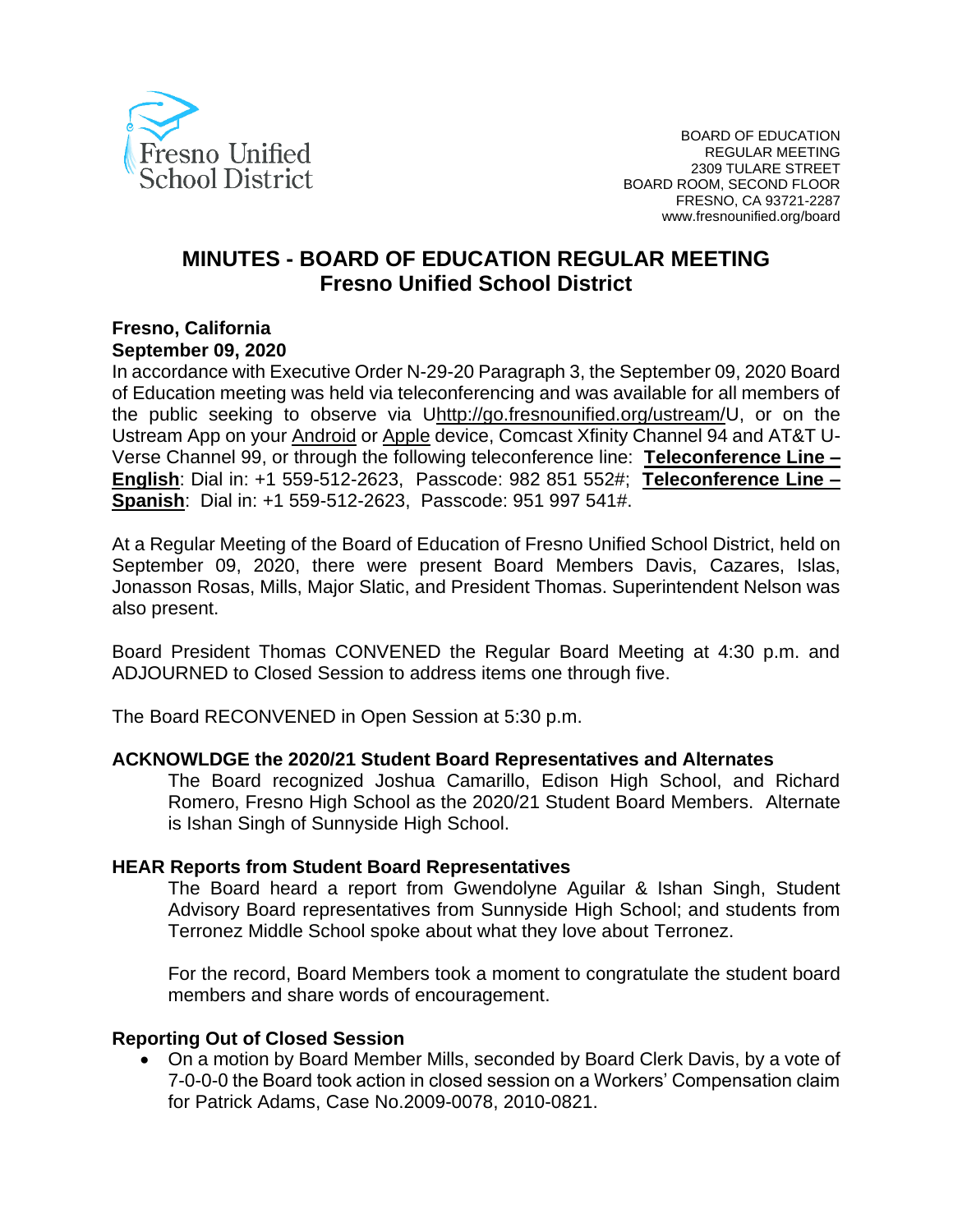#### **HEAR Report from Superintendent**

- Recognized Deputy Superintendent and Chief Financial Officer, Ruthie Quinto's contributions to the Fresno Unified School District. Ruthie has given our district 15 years of service and will be moving on from the district at the end of the month. Over that period, Ms. Quinto has established an annual strategic budgeting process that has provided increased clarity, transparency, and predictability for Board members, employees, and members of the public alike. During her tenure, the district has maintained a positive budgetary certification, reduced, and ultimately eliminated financial audit findings across the system, and ensured adequate district reserves for California's third largest school district, most particularly in times of global economic downturn.
- For the record, Superintendent Nelson provided Deputy Superintendent and Chief Financial Officer, Ruth F. Quinto a moment to address staff and the public.
- Reminded everyone to please complete the 2020 Census. The census must be completed by the end of September and it can be completed online, by phone, or by working with a Census representative who comes to your door. Our community has about a 67% response rate at this time and we do not want to miss the opportunity to ensure our community is properly represented.
- Shared our After-School Programs are currently enrolling all students at all campuses. All after-school programs are virtual at this time and we are excited that this virtual format has allowed us to expand our program offerings to all students for free. If you'd like to get your student registered, please call your school directly to register. You can find your school's phone number at [schools.fresnounified.org.](https://schools.fresnounified.org/)
- Announced the Virtual Innovation Program (VIP) brought to our students through a partnership between our College and Career Readiness Department and the Lyle's Center for Innovation and Entrepreneurship at Fresno State. The VIP program is available to all students pre-k to  $12<sup>th</sup>$  grade and will hold monthly challenges for our students to stretch and build their skills. If you are interested in getting involved check out the College and Career Readiness webpage at [Fresnounified.org](https://www.fresnounified.org/)
- Shared the [virtual groundbreaking of Juan Felipe Herrera Elementary School.](https://nam02.safelinks.protection.outlook.com/?url=https%3A%2F%2Fvimeo.com%2F453105476&data=02%7C01%7CGina.Moya%40fresnounified.org%7Cd197e7e10e594215808108d8559b97db%7C74c9008303c6453a801c9251cdd17eb8%7C0%7C0%7C637353474597692735&sdata=9Ey5ARz4HtQlT%2FZmvjvGIUCch6EfQquX9mV4iH0XUaw%3D&reserved=0) The video is a bit longer than usual for a board meeting, but we felt this accomplishment and moment could not be under-valued even in this time where we could not celebrate in person.

### **BOARD/SUPERINTENDENT COMMUNICATION**

**Trustee Jonasson Rosas** - Requested clarity pertaining to the National Assessment Educational Progress state sampling. Requested if an Agenda Item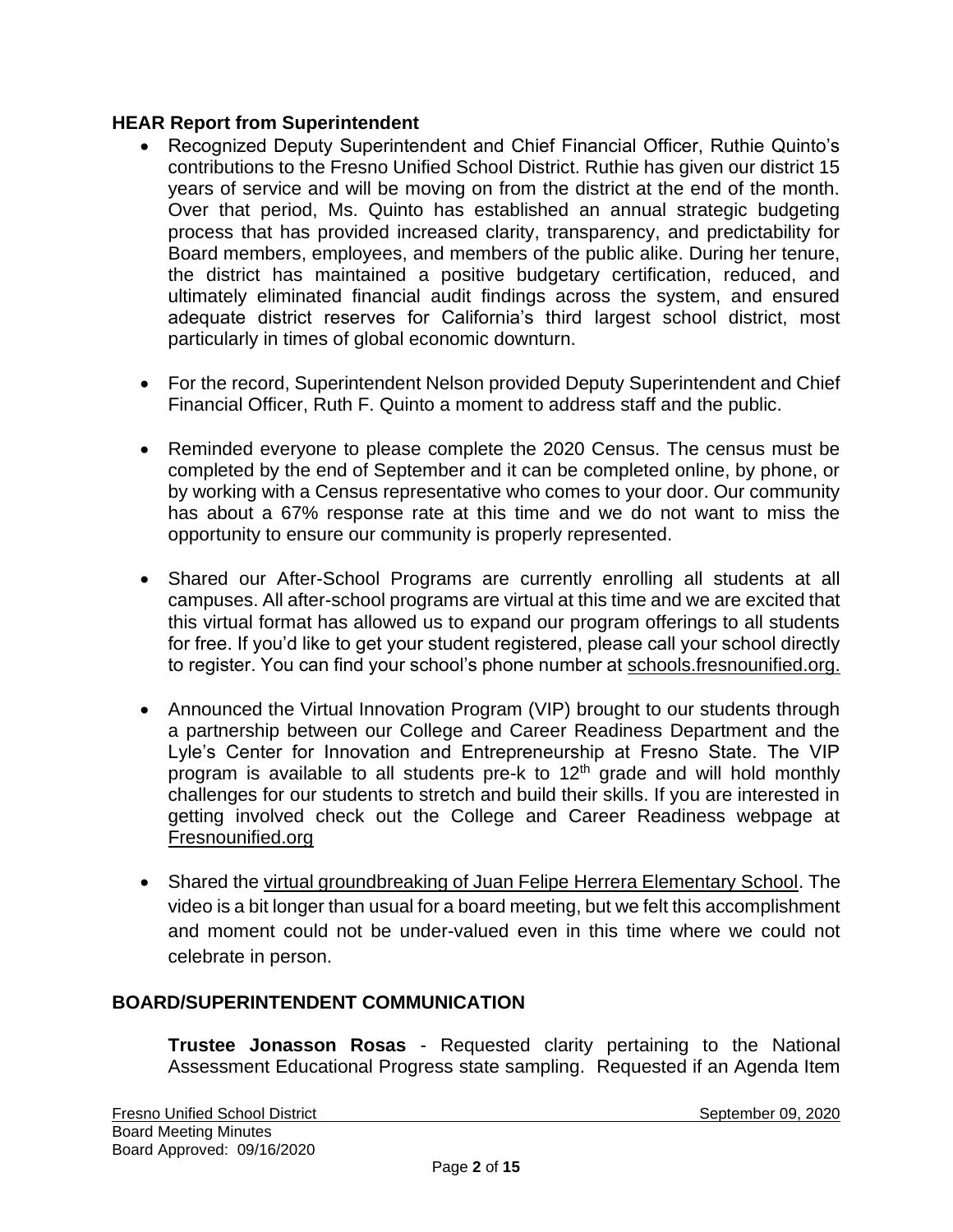regarding the Transfers process could be added to the next Board Agenda. **Trustee Cazares** – Thanked Superintendent Nelson for sharing the Juan Felipe Herrera Elementary School video. Thanked the voting and tax paying community for helping the district by passing the bond measure so that work like Juan Felipe Herrera can continue. Shared the district would love for students to return to class but we are required to follow recommendations provided by the California Department of Public Health. Thanked Kurt Madden and his team for helping fill the digital divide. Expressed deep appreciation for Ruth F. Quinto.

**Trustee Davis** – Thanked and honored our labor partners. Thanked the community for investing in our children by supporting the bond measure. Expressed appreciation for Ruth F. Quinto and recognized her honesty, transparency and dedication to the work, and her financial discipline.

**Trustee Major Slatic** – Referenced a board communication pertaining to mandated reporting. Requested clarity as to who mandated reporters report to. Requested clarity as to what number/percentage of students have yet to be contacted, by high school region. Requested clarity as to why school events are scheduled on board meeting nights, when in past it was not the case. Referenced incidents in the news relating to unacceptable conduct during a virtual class and requested clarity as to if the district has a policy to address issue. Requested clarity as to who has access to observe a class at a site in which they are not connected.

**Trustee Islas** – Thanked and acknowledged Ruth F. Quinto for her service. Thanked her for being an incredible role-model. Shared that as a woman of color she has been a great example for Latinas. Commended her for taking time to care for her family. Echoed comments shared by her colleagues regarding the Juan Felipe Herrera groundbreaking. Shared a quote by Juan Felipe Herrera. Shared shout out to Ericson Elementary regarding attendance. Recognized Mrs. Lee for making sure that students have devices at Ewing Elementary. Thanked Food Services and Custodial staff. Requested a town hall conversation be organized to discuss police reform.

**Trustee Mills** – Thanked Ruth F. Quinto for her years of service and wished nothing but the best to her and her family. Recognized Officer Teklemariam at Fresno High for her years of service.

**Student Member Camarillo** – Thanked the Board for their kind words. Shared he is glad to return as a student board member. Thanked Food Services for their work in distributing meals. Thanked the technology team for their work getting devices to students. Shared he is in the works to create a tech club at Edison High School. Shared interest in a town hall to discuss police presence on campuses. Thanked Ruth F. Quinto for her great service to the district.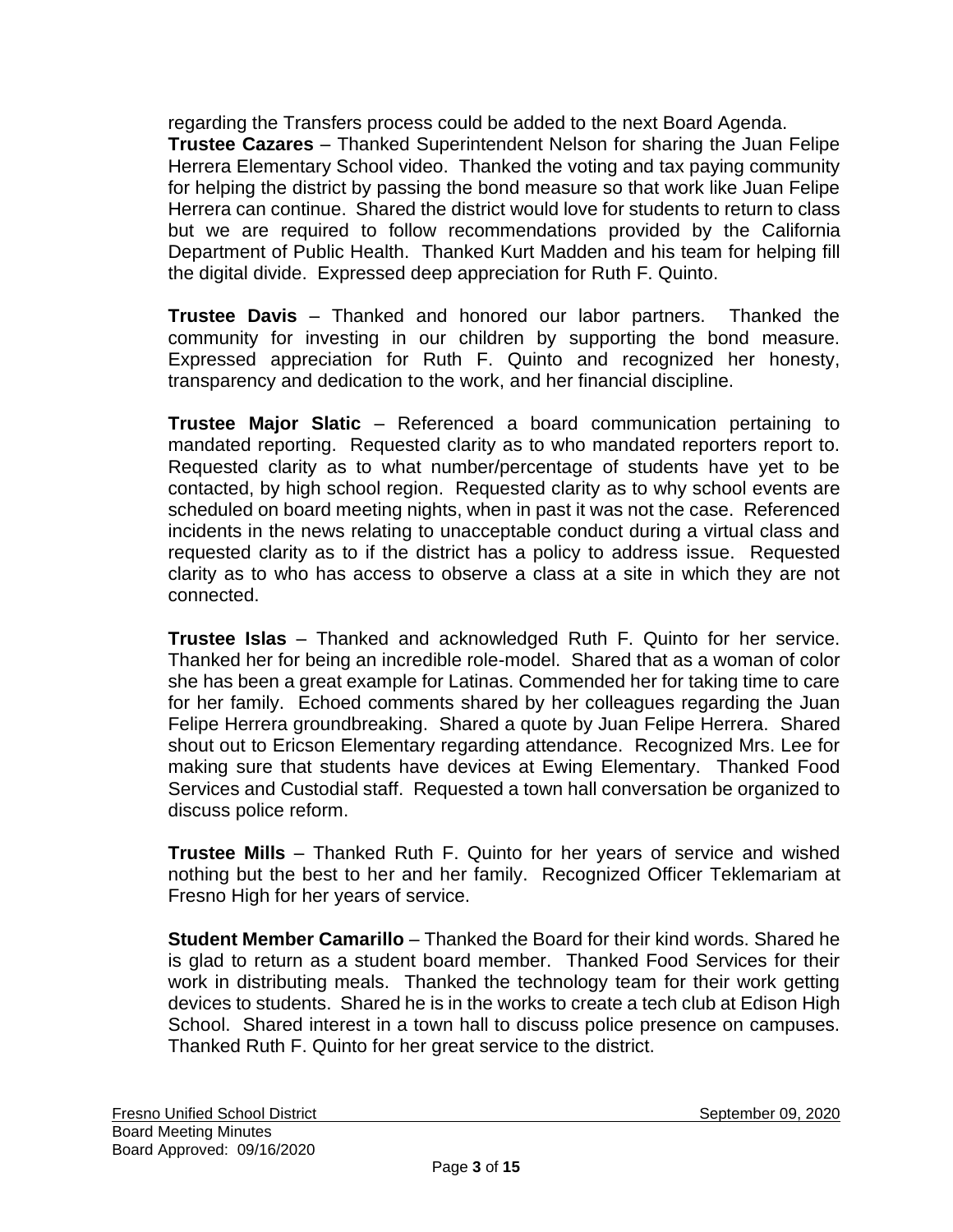**Student Member Romero** – Expressed excitement for the new school year. Thanked Ruth F. Quinto for her service to the district.

**Board President Thomas** – Requested staff to think about the importance of knowing why a school is named what it is named, possible opportunity to create and advisory lesson for sites. Expressed appreciation for the district's labor partners. Requested to have a discussion regarding mandated reporting, and the need to have the call number visible and easily located. Expressed appreciation for Ruth F. Quinto and her work for the district.

### **OPPROTUNITY FOR PUBLIC COMMENT ON CONSENT AGENDA ITEMS**

For the record, there were zero submissions received for public comments for the Consent Agenda.

On a motion by Board Clerk Davis, seconded by Board Member Mills, the Consent Agenda was approved, apart from Agenda Item A-11, on a roll call vote of 7-0-0-0 as follows: AYES: Board Members: Cazares, Davis, Islas, Jonasson Rosas, Mills, Major Slatic, and Board President Thomas.

### **A. CONSENT AGENDA**

**A-1, APPROVE Personnel List APPROVED as recommended**, the Personnel List, Appendix A, as submitted.

**A-2, ADOPT Variable Term Waiver for Bilingual, Cross-cultural, Language and Development Authorization ADOPTED as recommended**, a Variable Term Waiver request for Carina Huizar-Herrera to serve as Dual Immersion Multiple Subject teacher.

**A-3, ADOPT Variable Term Waiver for Career Technical Education Credential Holders**

**ADOPTED as recommended**, the communication from Fresno County Superintendent of Schools explaining the recommendations for the Variable Term Waiver for Career Technical Education (CTE) Credential holders.

- **A-4, ADOPT Variable Term Waiver ADOPTED as recommended**, Variable Term Waivers for teachers that have exhausted the Provisional Internship Permit and the Short-Term Staff Permit.
- **A-5, APPROVE Minutes from Prior Meeting APPROVED as recommended**, the draft minutes from the August 26, 2020 Regular Board Meeting.

## **A-6, APPROVE Provisional Internship Permits**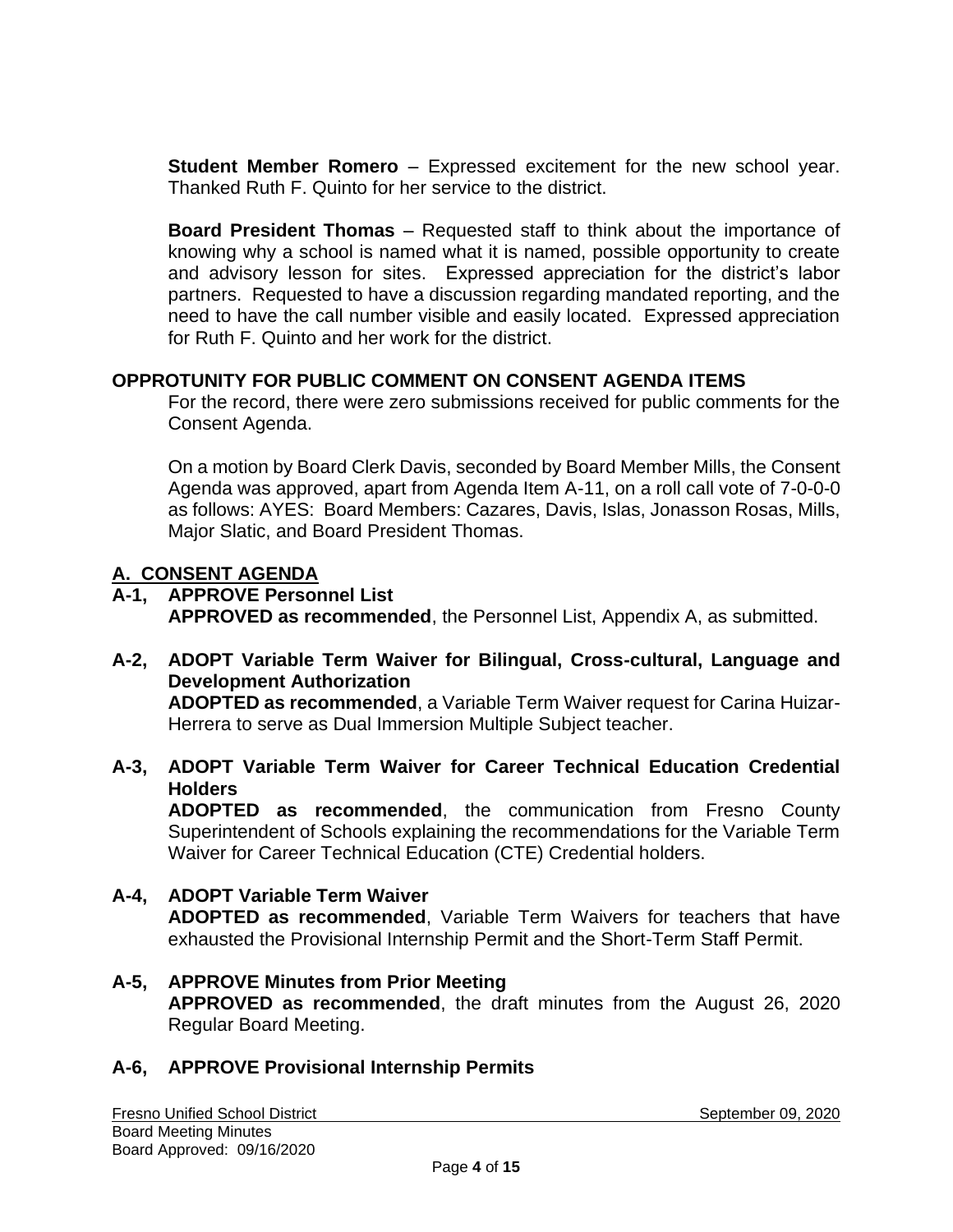**APPROVED as recommended**, are Provisional Internship Permit recommendations to rehire or hire upon Board approval.

## **A-7, APPROVE Agreement with Delta Dental of California**

**APPROVED as recommended**, a renewal agreement with Delta Dental of California.

- **A-8, APPROVE Award of Bid 21-05, Hoover High School Career Technical Education (CTE) Classroom Improvements APPROVED as recommended**, is information on Bid 21-05, to modify two existing classrooms into digital laboratories to house the CTE pathway for Digital Media Arts and Entertainment at Hoover High School.
- **A-9, APPROVE/RATIFY Agreements for Additional Distance Learning Support APPROVED/RATIFIED as recommended**, agreements from the general fund regarding additional investments to enhance the instructional delivery of distance learning.
- **A-10, RATIFY Agreement with Fresno County Early Stars Program RATIFIED as recommended**, the Fresno County Early Stars Program grant to Fresno Unified School District Early Learning Department of \$40,000 in a service agreement for the entire project period of July 1, 2020 through June 30, 2022.
- **A-11, RATIFY Agreement with City of Fresno for Grant Funding for the COVID-19 RATIFIED as recommended,** an agreement with the City of Fresno for a grant of up to \$2,324,300 to support the cost of meals provided to adults at schools in the central, southeast and southwest regions of Fresno from August 17 to December 31, 2020.

For the record, Board Members had questions/comments pertaining to Agenda Item A-11. A summary is as follows: Thanked the City of Fresno for partnership as it allows the district to recoup resources and continue service to the community. Requested clarity as to the number of schools served. Expressed appreciation to staff. Chief of Operations Karin Temple was available to provide clarity.

On a motion by Board Member Islas, seconded by Board President Thomas, Agenda Item A-11 was approved by a roll call vote of 7-0-0-0 as follows: AYES: Board Members Cazares, Davis, Islas, Jonasson Rosas, Mills, Major Slatic, and Board President Thomas.

### **A-12, RATIFY Change Orders for the Projects Listed Below**

**RATIFIED as recommended**, information on Change Orders for the following projects:

• Bid 19-41, Wawona K-8 School Classroom and Restroom Additions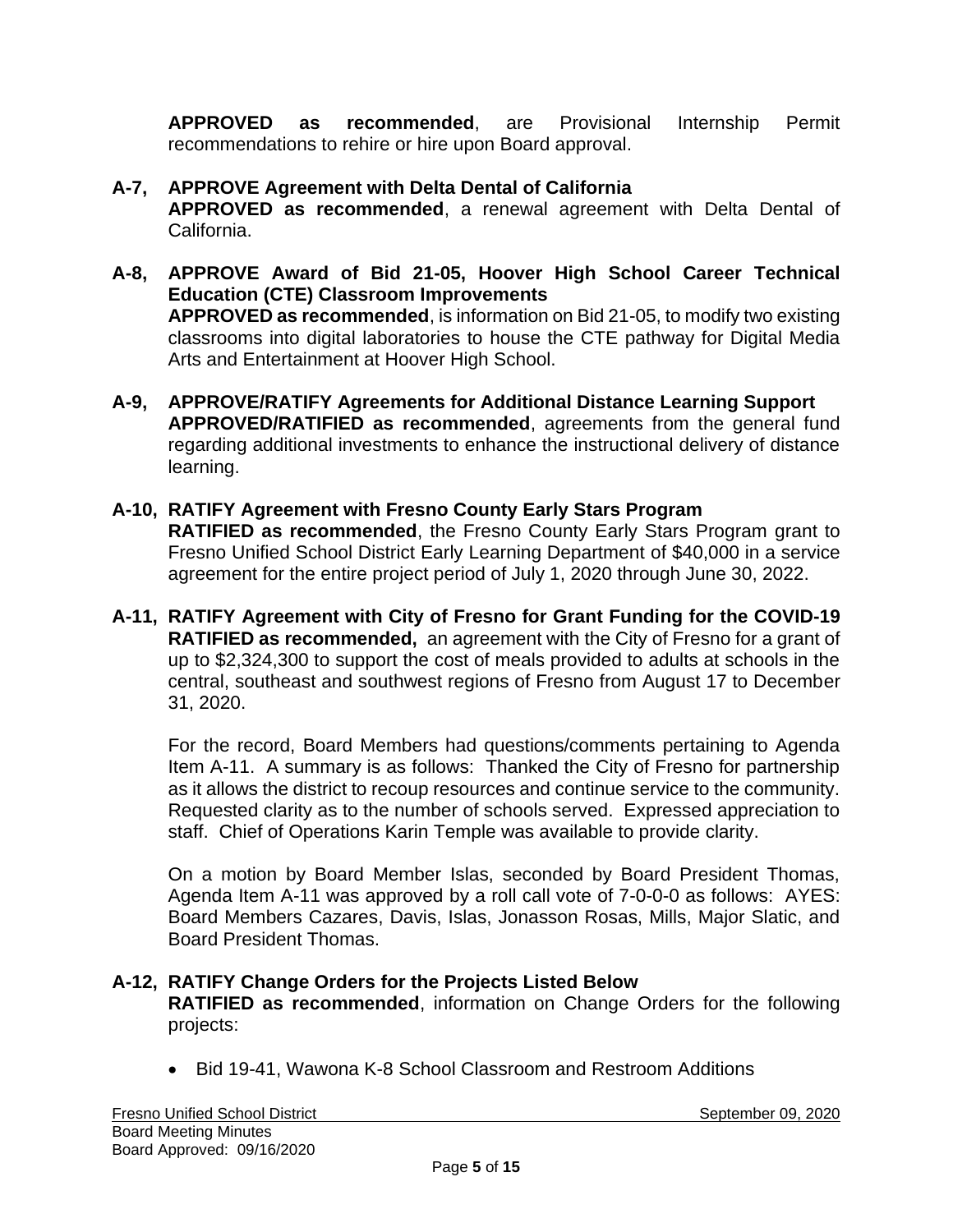Change Order 7 presented for ratification: \$31,135

• Bid 19-42 Sections B, C and D, Lighting Improvements at Various Schools Phase 3: (Section B) Heaton, Manchester, Mayfair, Norseman, Phoenix Academy Elementary Schools and Fresno High School; (Section C) Balderas, Calwa, Greenberg, Storey Elementary Schools, Terronez Middle School and Sunnyside High School; (Section D) Hidalgo, Leavenworth, Lowell Elementary Schools, Edison High School, Cesar Chavez Adult School and The Center for Professional Development

Change Order 1 presented for ratification (Sections B, C, D): \$33,788

• Bid 19-52 Sections B, D, and E, Energy Management Controls Upgrades for Various Schools: (Section B) Bullard Talent; (Section D) Greenberg; (Section E) Terronez

Deduct Change Order 1 presented for ratification (Sections B, D, E): \$-65,377

• Bid 19-55, Phoenix Secondary Academy Portable Infrastructure and Site **Development** 

Change Order 5 presented for ratification: \$106,704

• Bid 20-15, Viking Elementary School Portable Classrooms and Restroom Infrastructure

Change Order 3 presented for ratification: \$13,632

• Bid 20-40 Sections A and B, Cooper and Fort Miller Middle Schools Electrical Upgrades

Change Order 1 presented for ratification (Cooper): \$28,715

• Bid 20-41, Scandinavian Middle School Gymnasium Make-Up Air Units Replacement

Change Order 1 presented for ratification: \$1,375

## **A-13, RATIFY the Filing of Notices of Completion**

**RATIFIED as recommended**, Notices of Completion for the following projects, which have been completed according to plans and specifications:

- Bid 19-52 Sections B, D, and E, Energy Management Controls Upgrades for Various Schools: Bullard Talent, Greenberg Elementary Schools and Terronez Middle School
- Bid 20-59, Abatement and Demolition of Building Located at 2526 and 2540 E. Hedges Avenue

## **UNSCHEDULED ORAL COMMUNICATIONS**

For the record twenty-three submissions of public comment were received for Unscheduled Oral Communications. They are as follows:

## **1. Samantha Ceja – Voicemail Transcribed**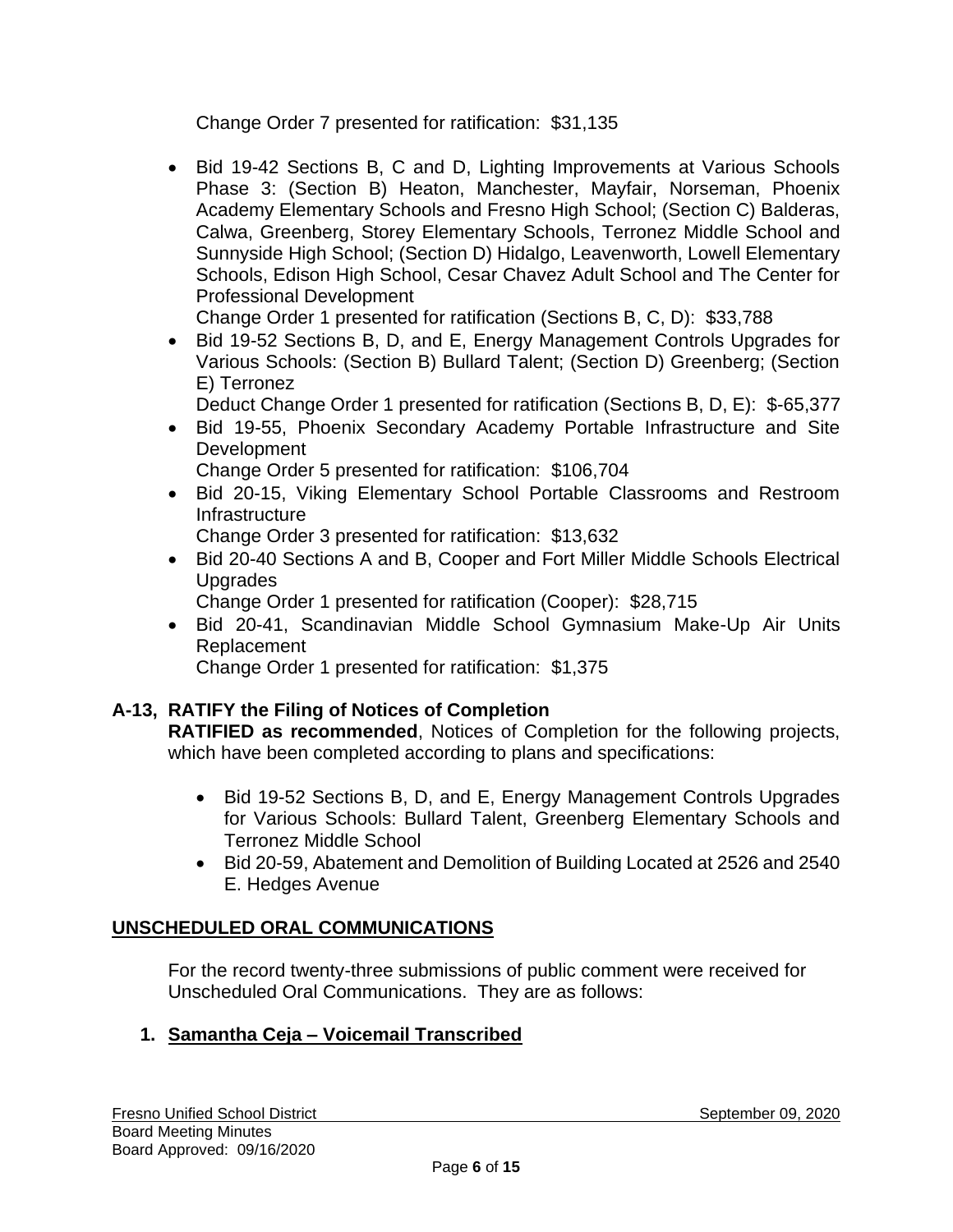Hello, my name is Samantha Ceja, an alumni of FUSD, and I will be commenting on the contract with Fresno PD that FUSD will be deciding on to keep or not. I think it's really important that we stay away from funding the police, especially on our school campuses. I think it's very important to instead fund mental health services and the police on campus they really instill fear in many students and especially with everything going on in America right now I think it's important to foster a community of safety and trust and I believe that the police don't really go along with those guidelines and I as an FUSD alumni I have been harassed by a cop before for being in my own car and I felt really unsafe on campus and I think that shouldn't be happening to any other students and so I think we should fund care and not the police. Thank you.

## **2. Holly Hiatt**

As a student who attended school in the Central Valley throughout my whole adolescent years until I graduated in 2018, my campuses were police free. There was no need for any armed authority, and I am confident that the presence of one would have created a much more hostile environment, one not at all conducive to growth let alone learning. To summarize an educator in FUSD shared, safety on campus is created within relationships of trust, open communication, and support. Funding for school programs to actually support students should be made available from funding now going to terrorize students at schools with police. #FUNDCARENOTCOPS

## **3. Kadee Hiatt**

Hello, my name is Kadee Hiatt and I am a recent graduate of the class of 2020.

My experience of having the police on campus was not a positive one. Friends of mine that were of color experienced intimadation from officers on campus that myself and other white classmates never experienced. I personally experienced anxiety around the officers on campus and found myself uneasy whenever they were around. I urge you to not renew the contracts and instead invest other methods of safety on campus that would deal with mental health and prevention against dangerous situations.

I also believe that it would help students of color feel safer and more secure on campus especially in light of the many recent officer involved shootings of people of color.

Again, I urge you to NOT renew the contracts. Thank you for your time and consideration.

## **4. Lani Duarte - Voicemail Transcribed**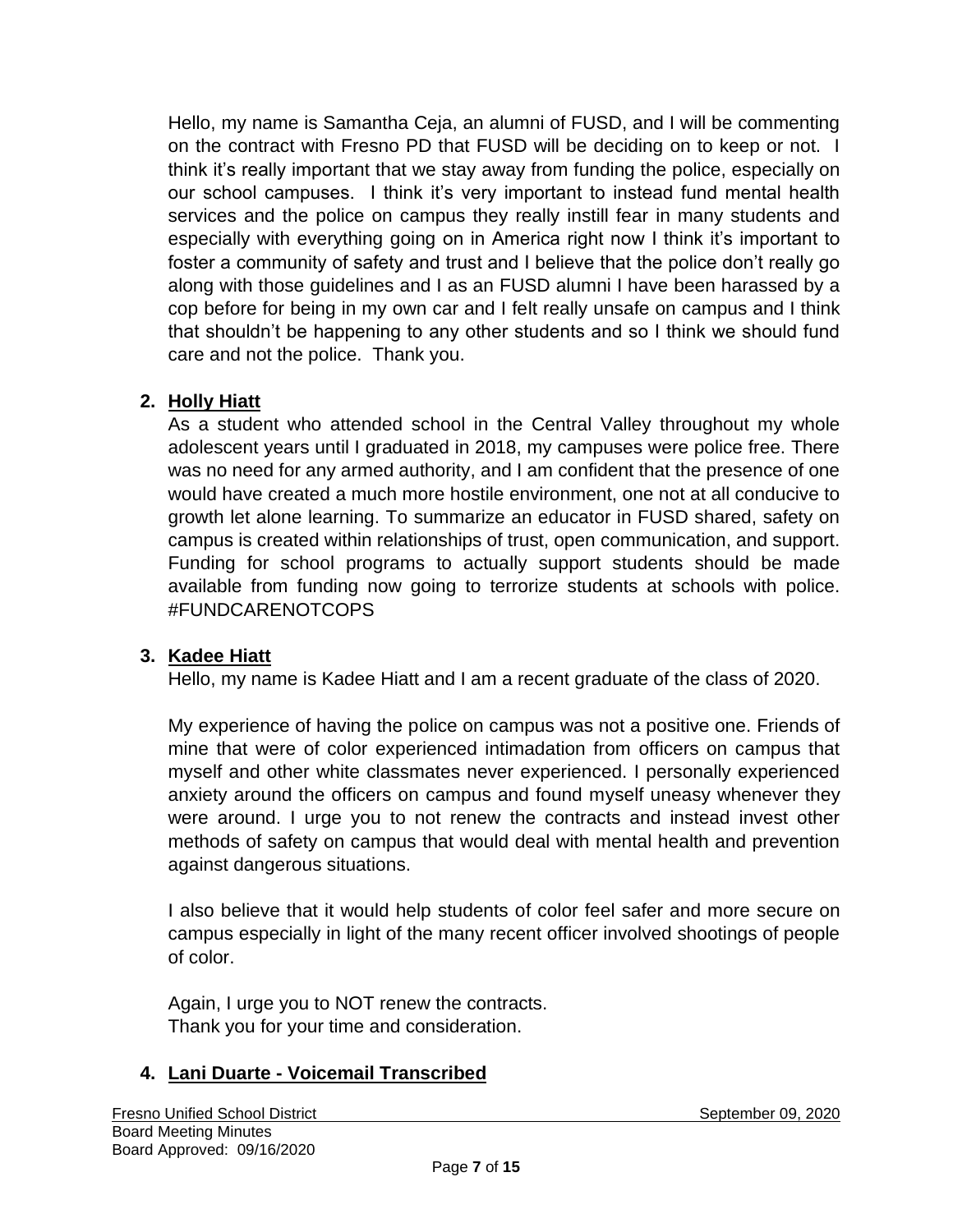Hi, my name is Lani Duarte and I am pleading with the Fresno Unified School District to keep their contracts with Fresno PD. First of all I'd like to state I am confused as to why we are contemplating keeping officers off of campus but we have campus security, both are there to serve the same purpose and that is not to just protect teachers from students but vice versa. To protect students from teachers and in addition, protect students from other students. Unfortunately, we humans have not made our world a Utopia due to our own weak flesh, we lose our tempers, we sin against each other each and every day and will do so for the rest of our lives as a result of our imperfections. Therefore, we can not rely on trust as we can only trust each other to a certain extent. Believe me, I would love for us to get along and talk our problems through but that is not always the case. For instance, at my school fights occur and our one police officer along with campus security was there to break up the fight in the proper manner. At my school, I have never seen a cop be a threat to a student. It is only at other schools have I heard the students be a threat to the cops. The officer's purpose is to protect not threaten and our school police officers have and will always do just that. School is not as safe as it used to be, and we need all the protection we can get from outside threats or from each other. We need our officers for they are our protection.

# **5. Vanessa Romero**

As a former student I'm very aware that most students would feel safer without police at their campus. Fresno unified is made up of diverse students that cannot flourish or be completely happy in schools that have police. Police commit violent acts against our communities too often to feel safe around them.

## **6. Christy Lind – Voicemail Transcribed**

Hi, my name is Christy and I have some comments not about an agenda item but just about the subject teacher leveling. I'm a teacher here in Fresno Unified, I just wanted to comment on the overage process. We had to overage a wonderful teacher this year even though our four kindergarten classes are sitting at twentyseven students and we've had a new student enroll almost every day through last week. I understand the ratios and the number process, but it seems to me we keep acknowledging that this is an unprecedented year and the future is unknown. Maybe there should be some consideration that we don't know what the rest of year holds, and we should let teachers stay where they are. Enrollment numbers may shift when we go back in person and teachers have already poured their hearts, time, and tears into these first four weeks of school to prepare for distance learning. Relationships are so hard to build virtually, and these teachers have laid foundations in these first few weeks that the district widely suggested we take time to build connections with families. It seems wrong to rip teachers from school sites and their students at this time. Thank you for your time.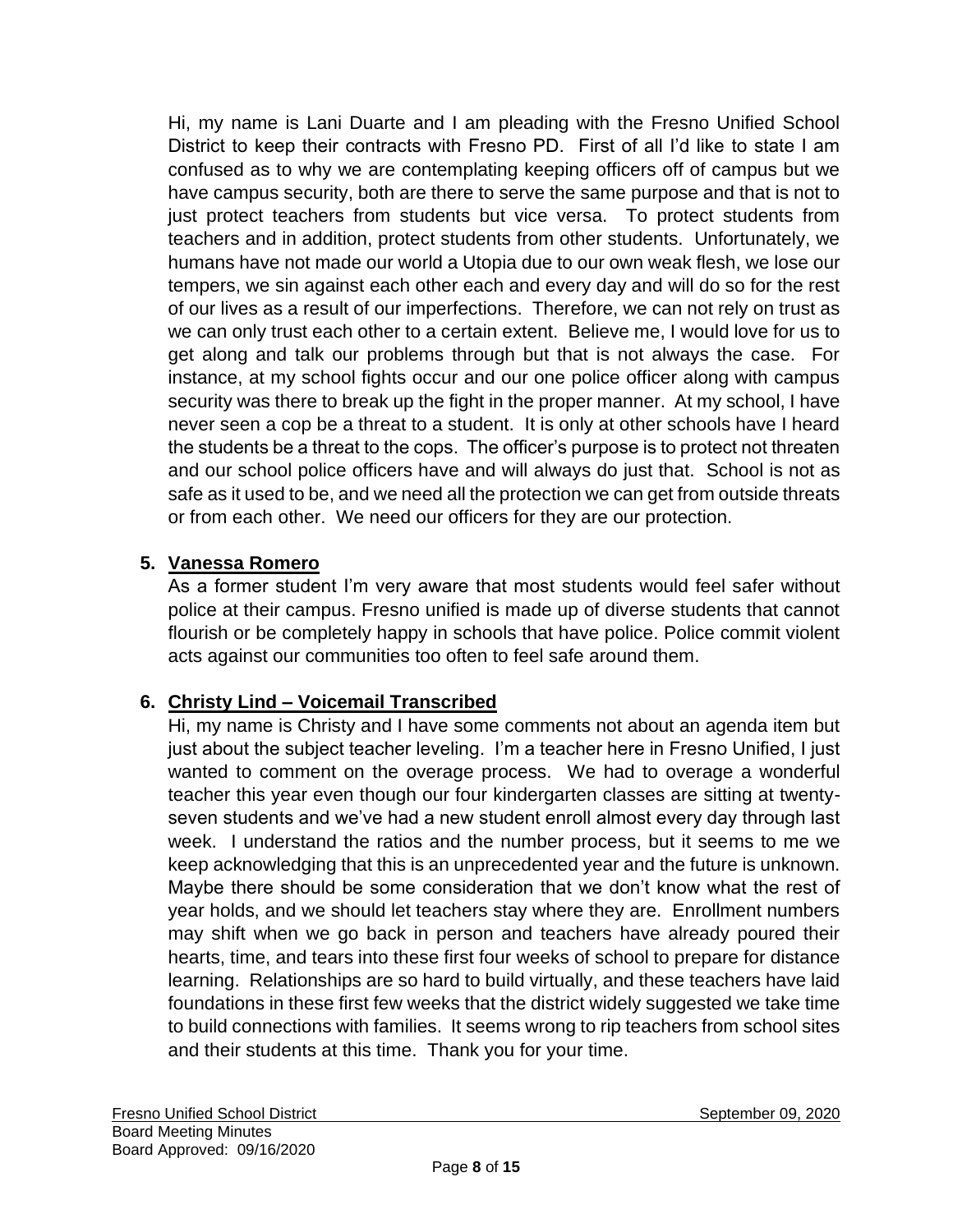## **7. David Paredes – Voicemail Transcribed**

Hi, my name is David Paredes. I am a resident in the City of Fresno, in FUSD I'm in area five. I'm leaving a public comment in regards to the meeting taking place tomorrow, in which the school board will be deciding whether to keep the contract with the Police Department. I am for breaking off this contract with Fresno PD. So, I fully encourage the school board to vote this way. I believe Police Officers do not belong at schools and we could be putting our resources and energy into things that will help the well-being and nurture education for our youth. Thank you so much, bye bye.

## **8. Ernesto Saavedra**

Please "read the room". "Schools" are places for learning and growing. An opportunity to foster creative, critical thought and practice. Unfortunately, the opposite is the reality. Schools often times are microcosms of the greater carceral society, operating under the guise of "education" when the only thing youth are being taught is how to "fall in line". A perfect example of this is police presence on school campuses, in particular campuses with a high population of low income, Black, Indigenous and youth of color.

Police presence on campus is counterintuitive to the very nature of a space of caring and learning. Unless, of course, you're goal is to create a space of negativity, fear and trauma then having police on campus makes sense because that's all they bring to our communities already. Equating "police" with "safety" is double speak because they inherently and by design do the opposite. Often times they are the orchestrators of pushing our youth out of schools instead of investing in restorative justice practices and curriculum.

As someone who grew up in the Fresno Unified school system, police free schools is long overdue and now is the time to be bold and work with community to create something new and be an example for other school districts.

## **9. Alonso Santos-Gonzalez**

Hello, I am a graduate of the Fresno Unified School system and I believe that SROs should not be on our campuses. The school-to-prison pipeline is a major issue in our education system and SROs play a major role in funneling our FUSD students of color into the juvenile court system. Instead, FUSD needs to divert that money to invest in Mental Health services for our youth. Many of the issues that result in arrests, such as behavioral problems and substance use, stem from mental health conditions, and these conditions need to be addressed with more school therapists as well as community services-especially in low-income FUSD schools/communities. Instead of SROs, we need more restorative justice measures that get to the root of disputes between students and shift away from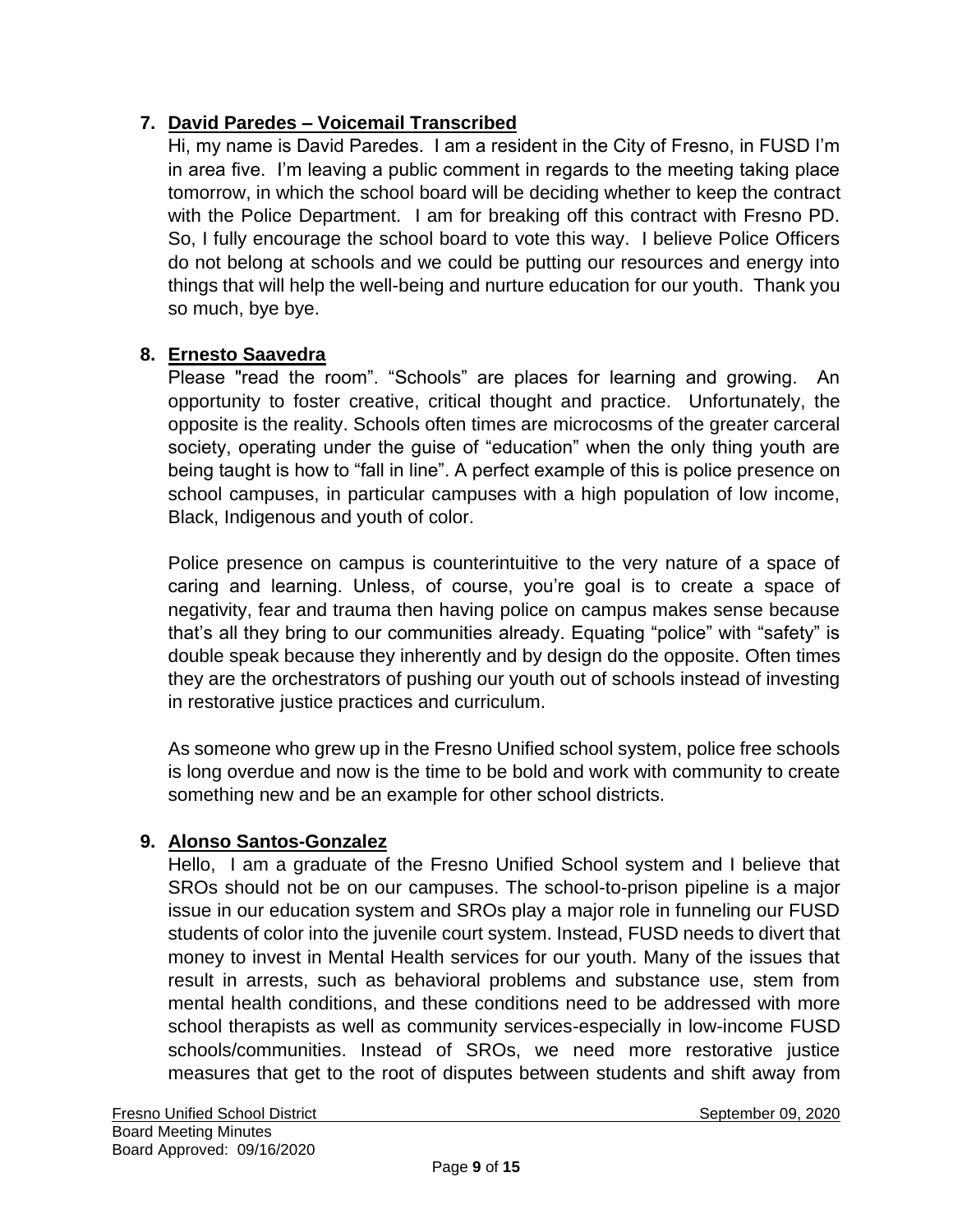punishment and towards reconciliation. Please end the contract with SROs and prioritize the needs of our students, not the punishment. Thank you, Alonso Santos-Gonzalez,

### **10.Gino Hernandez**

Having probation officers and PD on school campuses has absolutely no effect in producing any reform of diligence or quote on quote "disciplinary" factors. The fact is substantial in that police do not display anything that is worth acknowledging. Police use unnecessary forms of intimidation tactics on young children and the youth on campuses, and there needs to be more changes and efforts in decolonizing education, and creating safe and better outreach programs for kids and teens. They're under enough pressure as it is, and police only add to the excessive agitation that face kids and teens today. Invest in better after school programs, on-campus mental health programs, better networking communicative programs between teachers and their students. Cops in this town DO NOT need any more funds from the city or the state. It is absolutely abhorrent and ridiculous with the amount of funding that is placed into the Fresno PD, and they certainly do not need it. Schools must cut off contracts with Fresno PD. Safer schools means no police on campuses.

### **11.Carrie Ayala**

Please stop hurting students by policing them on campus. They need support, not punishment. Invest in youth, fund programs that help youth grow. Defund the police, end the contract now.

### **12.Haley Wolfe**

I am writing to encourage Fresno Unified to divest from the Fresno PD and keep police officers out of schools. Police pose a threat to student safety, particularly to Black and Latino students. Instead of school resource officers, I encourage hiring more counselors and focus on student's mental health and well being instead of punishment. Haley Wolfe, Fresno, 93727.

### **13.Rashawn Porter**

I grew up an African American minority in a prominently white school ecosystem. While I was a good kid, and we'll liked by the faculty of my elementary school, I still recall occasions where I was alone with an officer and how scared and intimidated I was. I understand the need to have protection for the children and staff to promote a safe learning environment, and that many children do not feel safe in the presence of an officer is proof enough that a change is required.

### **14.Elisabeth Robledo**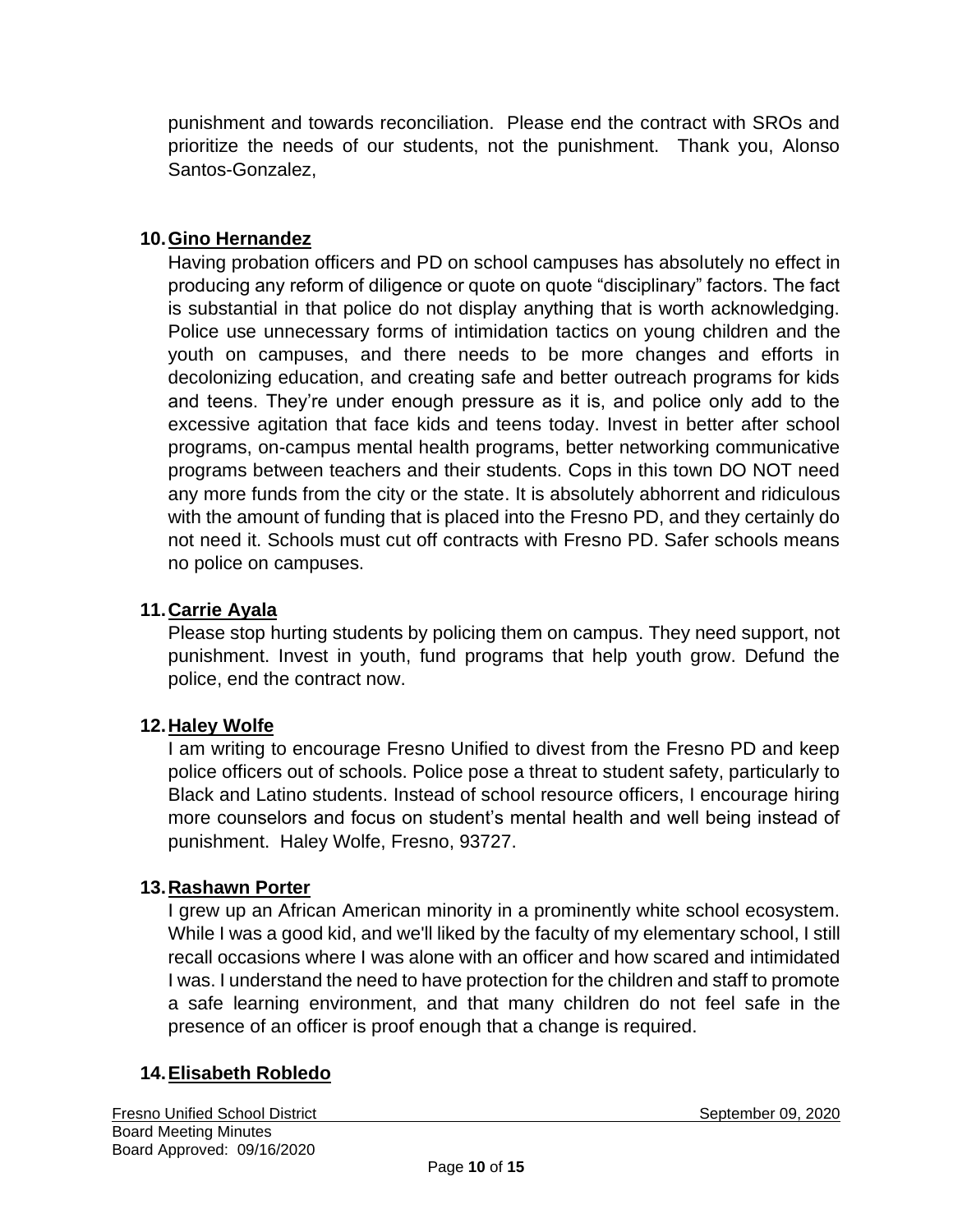Programs which do support community safety and policing While our community acknowledges the role of law enforcement, as concerned residents, active voters, parents, and grandparents alike, and working professionals within the community; it is unconscionable more than half of our city's collective budget is dedicated to commitment with law enforcement, as our parks, healthcare and educational resources are slashed, defunded, and residents are left to languish. 53% of our earned tax revenue is an incredible investment, as well as a testimony to our commitment to a safe and secure community. Unfortunately however, for many of our residents of color, friends, loved ones and neighbors, and students, it is proof of something far more unsettling.

Since 2017, law enforcement has been ordered to pay settlements to families of deceased, as well as their victims of unlawful behavior by officers, in the amount of over \$22 million dollars. With this current and sizable contribution of tax payer dollars, we live in one of the poorest, polluted, and marginalized cities in the country. Proof a large budget-in the instance of law enforcement, is a poor investment for leadership, folks and communities members who wish to have a positive impact on the personal well being of residents. One way to stand with the community to promote safer communities as a whole is to support legislation such as H.R.7120, to address malfeasance; penned by Representative Karen Bass of California, as a more effective use of our collective time and resources. Also, of great concern is **(250-word limit reached)**.

### **15.Evelyn Porter**

Students deserve more support and less intense surveillance. The truth is that as a person of color, we have historically and presently never been welcomed by police. As a teacher and mother to a black child, I beg you to consider the amount of resources Fresno Unified could offer students over harmful policing practices. Fresno Unified has done a great job providing a wide diverse student body, culturally competent teachers. Now I ask that you back these teachers by giving them the environments that match this level of competence. I will be returning from South Louisiana this summer after serving students that have not been provided an equitable education compared to students in Fresno. I have been a witness to the school to prison pipeline, it comes to life when my 9 year old students see their cousins in the high school being handcuffed. They fear the presence of ICE agents, SRO's, Deputies, and Sheriffs because the reality is that this Fall they questioned their safety in a place where I am supposed to keep them comfortable. Underaged students in Lousiana, students walking home down Blackstone in Fresno, and everywhere around this country deserve better. They deserve Police Free Schools! Evelyn Porter, TFA SLA Corpmember, Fresno State Alumni.

## **16.Yenifer Gallegos-Mejia**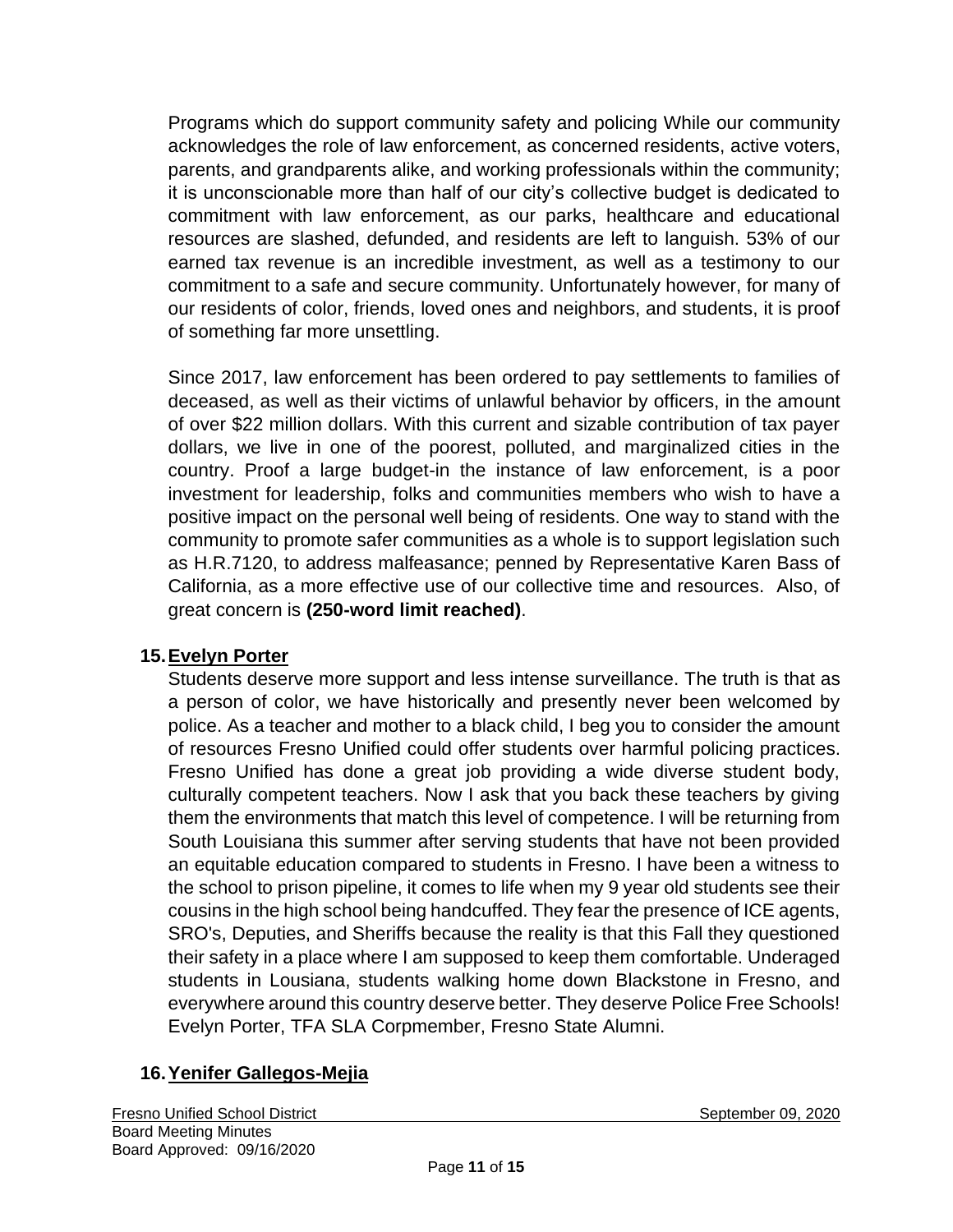Hello Fresno Unified School District,

I want to take this time to formally beg you to invest in counselors not cops and help improve the Well-being of our students who are in desperate need of support not punishments. Provide more socioemotional support and partner with local organizations to provide more opportunities. Resource officers are not resources that students need, they traumatize them and put them in a tense environment. Protect, serve, and invest in our students.

## **17.Faith Dillard**

Invest in the schools, invest in the students, invest in their futures, not the police. Students need resources, they need more mental health services, not police officers.

### **18.Marisa Moraza**

Dear Board President Thomas and Board Trustees,

During these unprecedented times it is imperative that we meet the moment and fund programs and services that will directly support our students and families. As a community member, I urge you to reallocate the nearly \$3million in contracts with the Fresno Police Department to fund mental health services (clinical and nonclinical), adequate translation services and communication services, healing centered programming, and comprehensive wellness centers. If you are a district that truly centers equity, you must center the voices and needs of the students and families that have been most affected by systems failures and systemic racism. I urge you to end the SRO and SNRO contracts with the Fresno Police Department and invest in Police Free Schools. It is time to fund Fresno's future by investing in youth and their wellbeing.

## **19.Nancy Ayala**

I live in Fresno at Lincoln and Wishon Avenues. I think Fresno Unified should stop their contract with the Fresno PD.

### **20.Carolina Garza De Luna**

We the people dedicated to a future of peace and reconciliation; one where a paradigm shift of how we interact with youth and conflict is as important as we interact with peers and adults. We have the power to reimagine how we navigate conflict and how we deescalate and prevent as professionals. Far too often discipline is forceful and life altering when interacting with police. I have experienced this first hand despite being an outstanding student citizen and graduated with the highest leadership honors. I also saw it as a professional on school campuses; where adults hold an shockingly ignorant culture when it comes to discussing and handling discipline. We have to make things right for our youth; it is not a question as to how faculty feel about officers on campus neither is it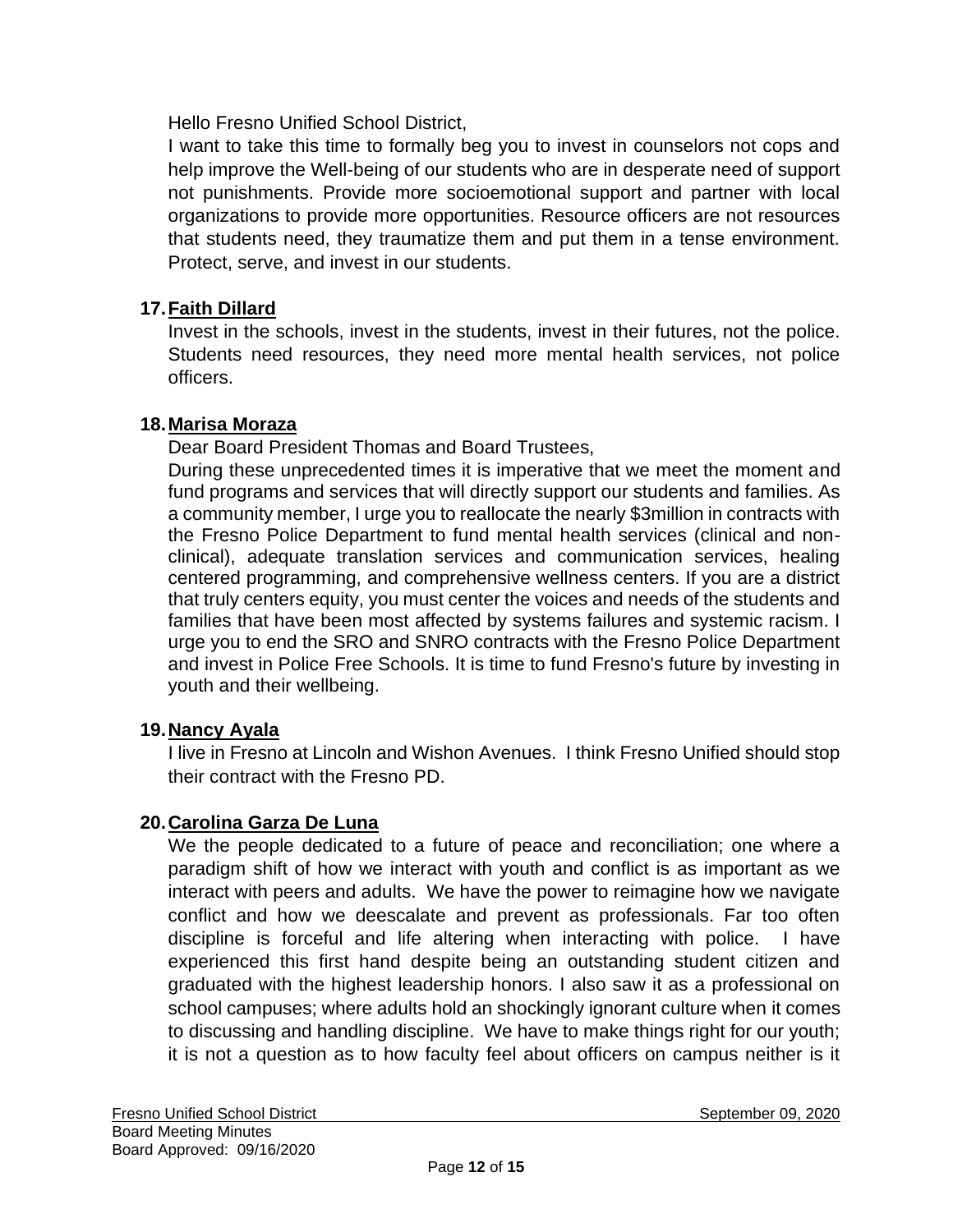about what possible good programs or outcomes this officer has; we must remove the presence of officers and reallocate resources for students and professionals trained for youth progress and access to resources. The nation calls for new models. We Fresno do too!

Carolina Garza De Luna, FRESNO unified parent.

#### **21.John Ayala**

Dear FUSD School Board, Administration, and commission,

Please consider removing police from our schools and re-allocating resources to programs which have proven to improve graduation rates and school climate while reducing crime. The one million dollar budget for police could fund mental health services, community engagement, arts, transportation to special events and much more.

While some believe police presence provides necessary security and helps students feel safe, in many cases it has been shown to have the opposite effect.

Thank you for considering my comments. John Ayala.

#### **22.Michael Gonzalez**

Dear Board of Trustees,

I am submitting this public comment urging Fresno Unified to end contracts with the Fresno Police Department and to instead invest in services and programs that support the growth and wellbeing of students. Michael Gonzalez, Fresno resident.

#### **23.Nishea Balajadia**

To Fresno Unified School District -

As a parent to a student of Fresno High School, I am in constant fear of the police on campus. As a Black student, who is on her side when the police are targeting her? Who polices the police on campus?

With the racial discrimination that is prevalent in Fresno PD, along with the shoot first never ask questions mentality of the force, how do you determine that our kids are safe while police are on campus? They aren't.

CSOs have got to go. The school to prison pipeline HAS to end. You need to end all police presence in all of Fresno Unified Schools.

### **B. CONFERENCE/DISCUSSION AGENDA**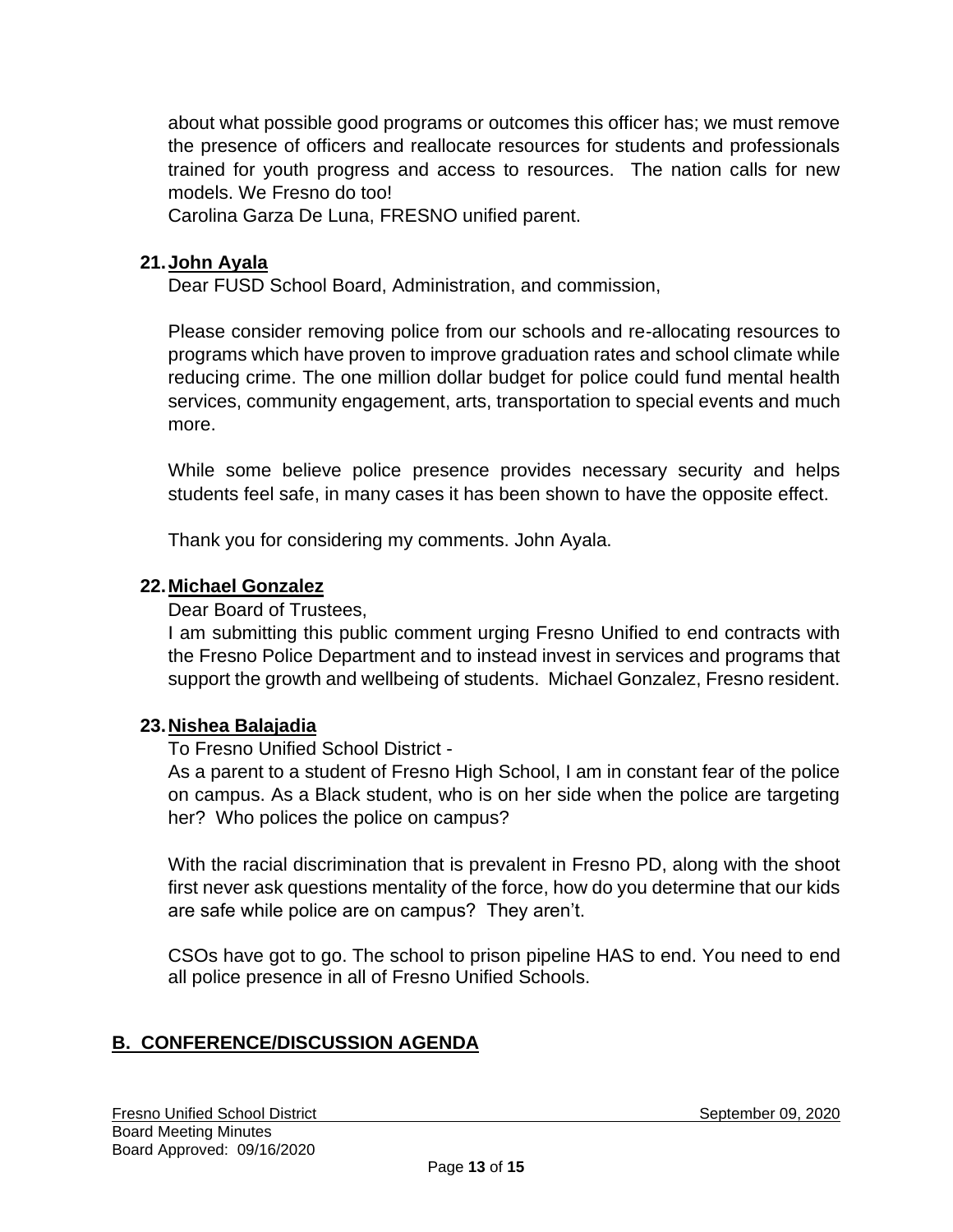#### **B-14, DISCUSS and APPROVE the 2019/20 Unaudited Actual Financial Report, 2019/20 Year-End Budget Revision and 2020/21 Gann Limit**

Staff presented, and the Board of Education discussed and approved the following three items: 2019/20 Unaudited Actual Financial Report, 2019/20 Year-End Budget Revision and the 2020/21 Gann Limit Resolution.

#### **OPPORTUNITY FOR PUBLIC COMMENT**

For the record, zero submissions were received for public comment on Agenda Item B-14.

For the record, Board Members had questions/comments pertaining to Agenda Item B-14. A summary is as follows: Requested the district be overly cautious as to the \$1.9 million. Would rather save now in order to prepare for following years.

On a motion by Board President Thomas, seconded by Board Member Jonasson Rosas, Agenda Item B-14 was approved by a roll call vote of 7-0-0-0 as follows: AYES: Cazares, Davis, Islas, Jonasson Rosas, Mills, Major Slatic, and Board President Thomas.

#### **B-15, HOLD Public Hearing, PRESENT and DISCUSS Fresno Unified School District's Learning Continuity and Attendance Plan**

Staff presented, and the Board of Education discussed the Fresno Unified School District Learning Continuity and Attendance Plan.

For the record, Board President Thomas opened the Public Hearing.

### **OPPORTUNITY FOR PUBLIC COMMENT**

For the record, zero submissions were received for public comment on Agenda Item B-15.

For the record, Board Members had questions/comments pertaining to Agenda Item B-15. A summary is as follows: Commended staff for the thorough report. Requested clarity as to the summary of action and action amounts. Are these budget resources received solely from the LCAP or a specific budget; or, are these overall investments within the district? Requested clarity as to item No. 32, asked if these are historical investments or current investments. Requested clarity as to when the Board will next review the report and decide where to invest resources. Shared the district could do better in regard to nutritional quality. Requested a feedback loop be created for students and parents to better inform the district on food quality. Executive Director Santino Danisi and Chief of Operations Karin Temple were available to provide clarity.

For the record, Board President Thomas closed the Public Hearing.